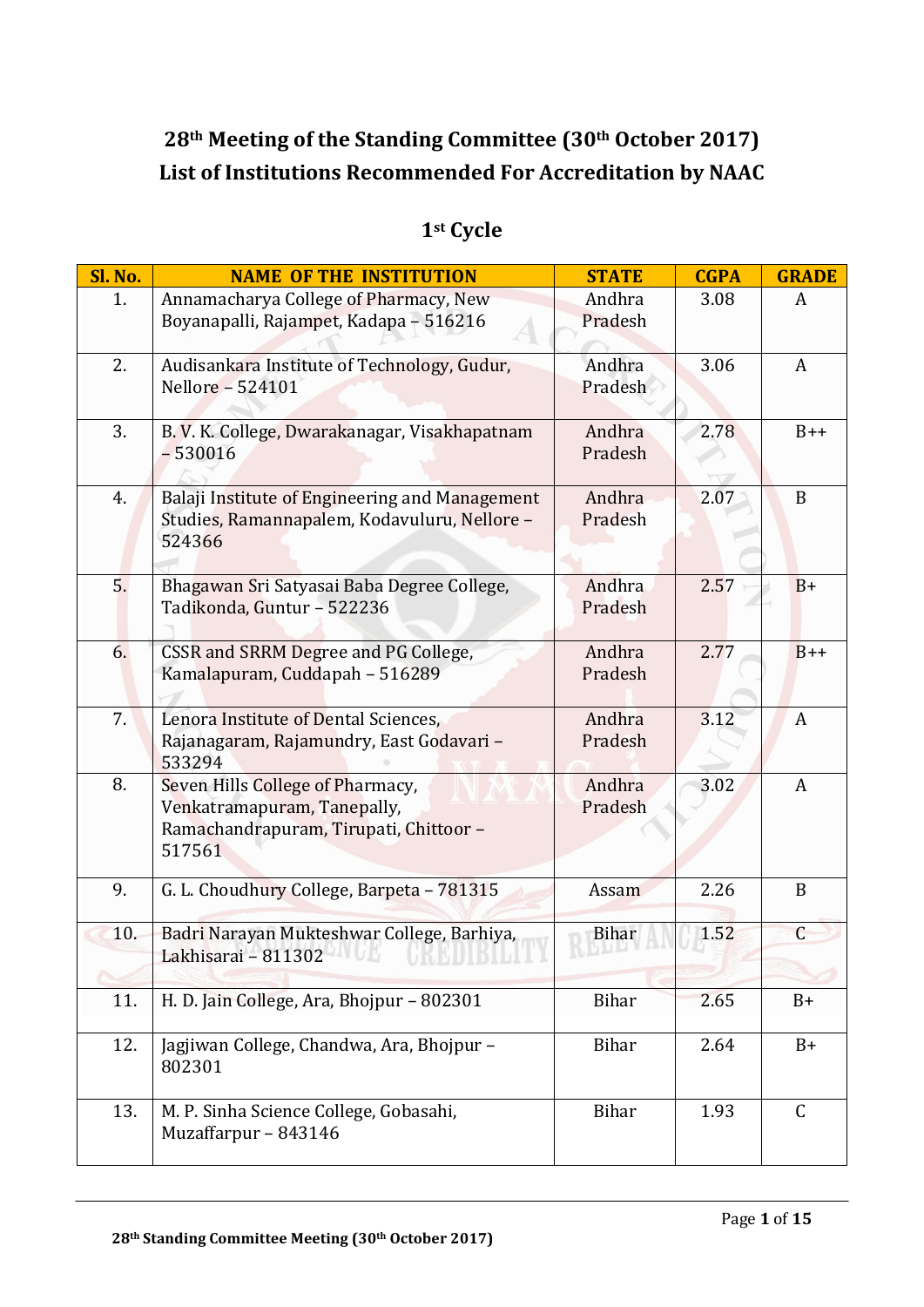| <b>Sl. No.</b> | <b>NAME OF THE INSTITUTION</b>                                                                         | <b>STATE</b> | <b>CGPA</b> | <b>GRADE</b> |
|----------------|--------------------------------------------------------------------------------------------------------|--------------|-------------|--------------|
| 14.            | Munshi Lal Arya College, Akshay Nagar, Kasba,<br>Purnia - 854330                                       | Bihar        | 2.03        | B            |
| 15.            | Purnea College, Purnia - 854301                                                                        | Bihar        | 2.44        | B            |
| 16.            | R. D. and D. J. College, Shastri Nagar, Munger -<br>811201                                             | Bihar        | 2.36        | B            |
| 17.            | Ram Bahadur Singh College, Andour, Mohiuddin<br>Nagar, Samastipur - 848502                             | <b>Bihar</b> | 2.01        | B            |
| 18.            | Ram Jaipal College, Chhapra, Saran - 841301                                                            | <b>Bihar</b> | 2.36        | $\mathbf B$  |
| 19.            | Ram Ratan Singh College, Mokama, Patna -<br>803302                                                     | <b>Bihar</b> | 2.14        | $\mathbf{B}$ |
| 20.            | Shershah College, Kuaraich, Sasaram - 821115                                                           | <b>Bihar</b> | 2.54        | $B+$         |
| 21.            | Sri Gadadhar Acharya Janta College, Rambagh,<br>Bihta - 801103                                         | <b>Bihar</b> | 1.87        | $\mathsf{C}$ |
| 22.            | Sri Krishna Jubilee Law College, Gannipur,<br>Muzaffarpur - 842001                                     | <b>Bihar</b> | 2.70        | $B+$         |
| 23.            | T. P. Varma College, Narkatiaganj, West<br>Champaran - 845455                                          | <b>Bihar</b> | 2.14        | B            |
| 24.            | <b>CLC Government Arts and Commerce College,</b><br>Sirnabhata, Dhamdha, Durg-Bhilai Nagar -<br>491331 | Chhattisgarh | 1.70        | C            |
| 25.            | Government D. S. V. Sanskrit College, Raipur -<br>492001                                               | Chhattisgarh | 2.65        | $B+$         |
| 26.            | Government Danteshwari P. G. College,<br>Chitalanka, Teknar, Dantewada - 494449                        | Chhattisgarh | 1.94        | $\mathsf{C}$ |
| 27.            | Government Lahiri College, Bada Bazar,<br>Chirmiri - 497449                                            | Chhattisgarh | 1.61        | $\mathsf{C}$ |
| 28.            | Government Ram Bhajan Rai N. E. S. Post<br>Graduate College, Jashpurnagar - 496331                     | Chhattisgarh | 2.52        | $B+$         |
| 29.            | Government Shivnath Science College, Gaurav<br>Path, Rajnandgaon - 491441                              | Chhattisgarh | 2.29        | B            |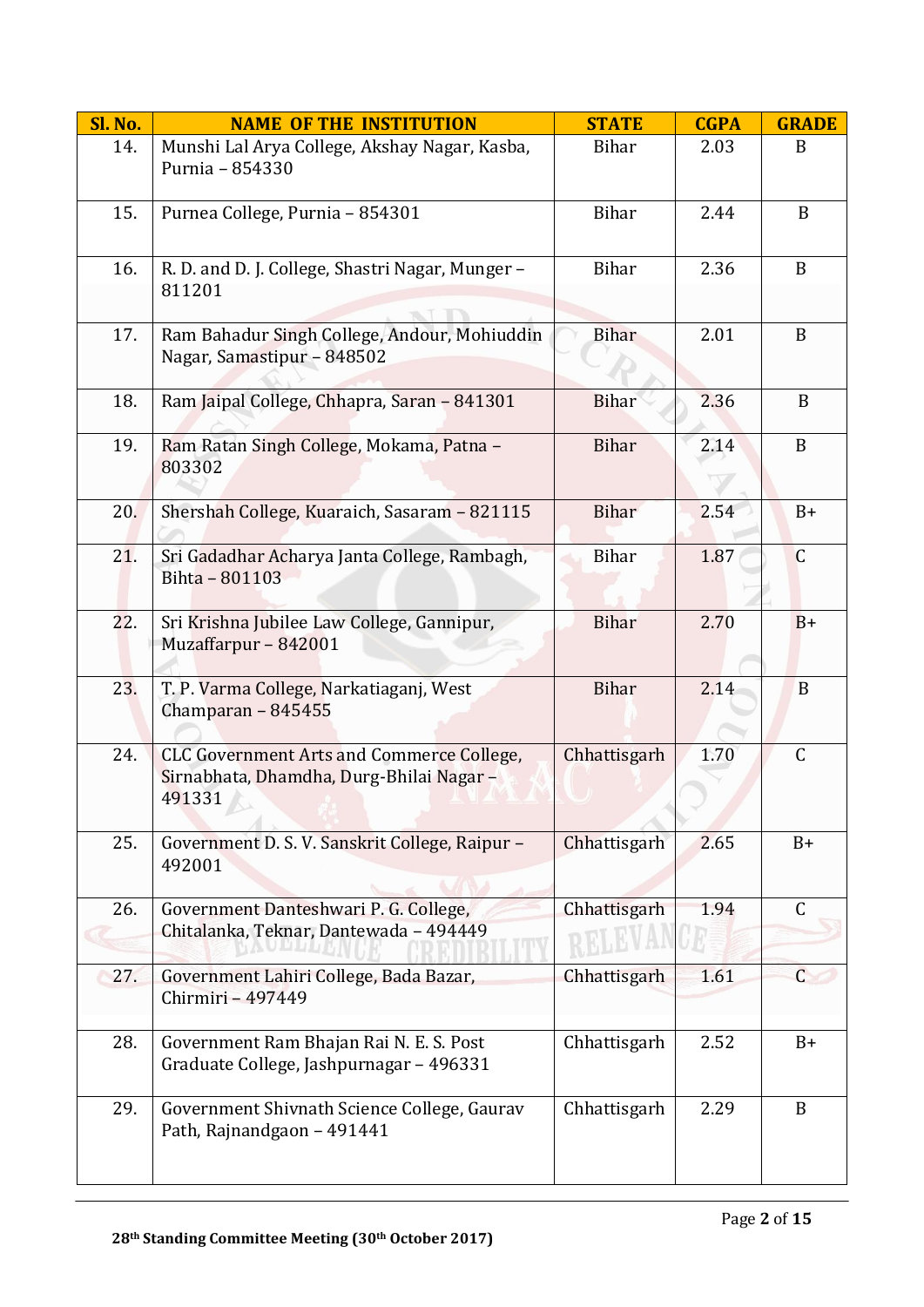| Sl. No. | <b>NAME OF THE INSTITUTION</b>                                                           | <b>STATE</b>         | <b>CGPA</b> | <b>GRADE</b> |
|---------|------------------------------------------------------------------------------------------|----------------------|-------------|--------------|
| 30.     | Government Vijay Bhushan Singhdeo Girls<br>College, Jashpur Nagar, Jashpur - 496331      | Chhattisgarh         | 2.10        | B            |
| 31.     | Jagrani Devi College of Education, Baradwar,<br>Sakti, Janjgir, Champa - 495687          | Chhattisgarh         | 2.02        | B            |
| 32.     | Seth Phoolchand Agrawal Smriti Mahavidyalaya,<br>Nawapara-Rajim, Raipur - 493881         | Chhattisgarh         | 2.20        | B            |
| 33.     | Seth R. C. S. Arts and Commerce College, Durg-<br>Bhilai Nagar - 491001                  | Chhattisgarh         | 2.38        | B            |
| 34.     | Bhaskaracharya College of Applied Sciences,<br>Sector-2, Phase-1, Dwarka, Delhi - 110075 | Delhi                | 3.04        | A            |
| 35.     | Jagan Institute of Management Studies, Sector 5,<br>Rohini, Delhi - 110085               | Delhi                | 3.11        | A            |
| 36.     | Shyam Lal College (Evening), Shahdara, Delhi -<br>110032                                 | Delhi                | 2.65        | $B+$         |
| 37.     | Trinity Institute of Professional Studies, Sector-<br>9, Dwarka, Delhi - 110075          | Delhi                | 2.77        | $B++$        |
| 38.     | Geeta Engineering College, Naultha, Panipat -<br>132107                                  | Haryana              | 2.22        | B            |
| 39.     | Pt. Sita Ram Shastri B.Ed. Training College,<br>Bhiwani - 127021                         | Haryana              | 2.47        | B            |
| 40.     | Jawahar Lal Nehru Government College,<br>Haripur, Manali, Kullu - 175136                 | Himachal<br>Pradesh  | 2.44        | $\, {\bf B}$ |
| 41.     | Manav Bharti University, Laddo, Sultanpur,<br>Solan - 173229                             | Himachal<br>Pradesh  | 2.14        | $\mathbf{B}$ |
| 42.     | Central University of Jammu, Samba, Jammu -<br>181143                                    | Jammu and<br>Kashmir | 2.88        | $B++$        |
| 43.     | Central University of Kashmir, Srinagar -<br>190015                                      | Jammu and<br>Kashmir | 2.80        | $B++$        |
| 44.     | A. S. College, Satsang Chowk, Deoghar - 814112                                           | Jharkhand            | 2.51        | $B+$         |
| 45.     | Baharagora College, Baharagora, East<br>Singhbhum $-832101$                              | Jharkhand            | 2.06        | B            |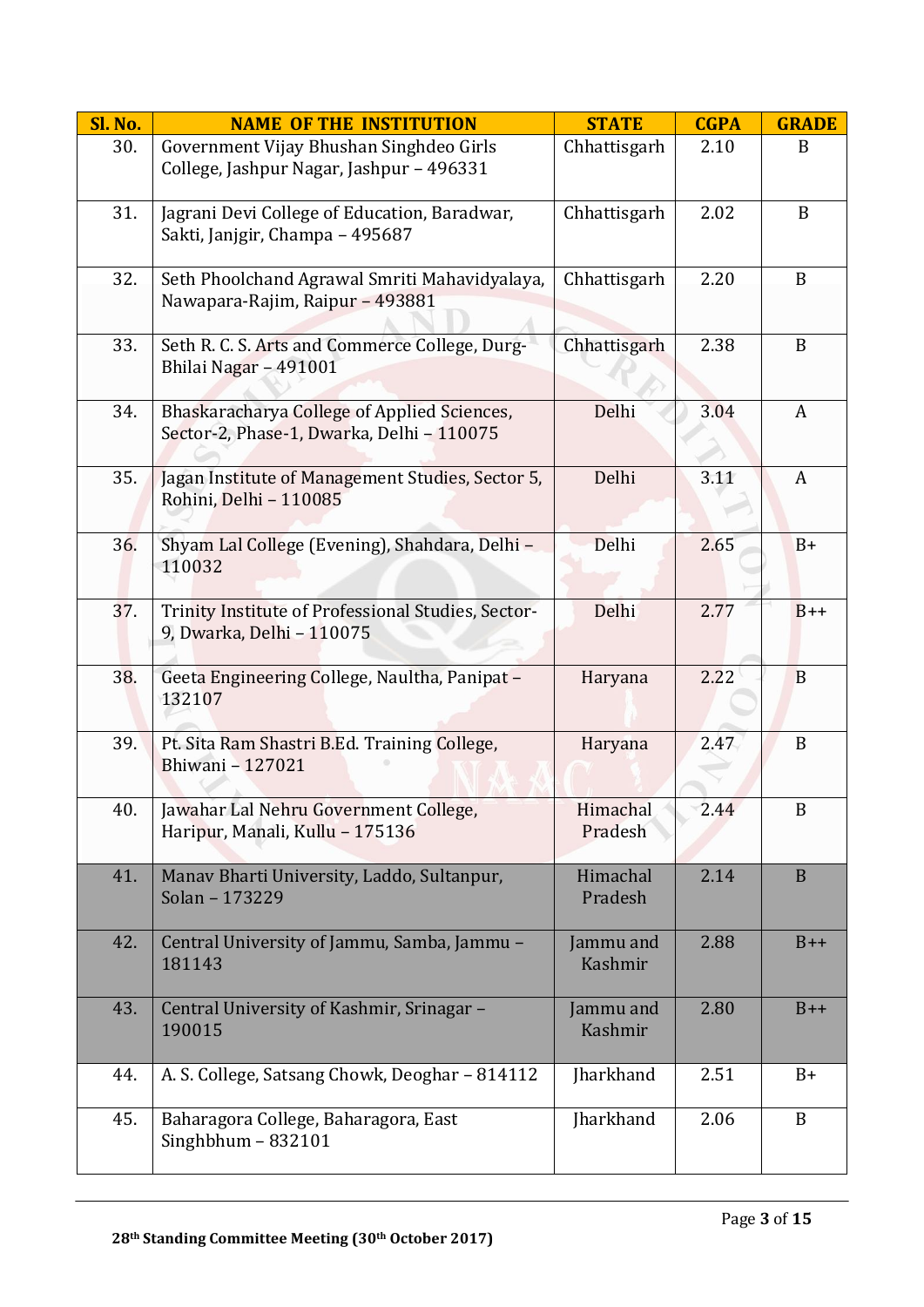| <b>Sl. No.</b> | <b>NAME OF THE INSTITUTION</b>                                                                 | <b>STATE</b>     | <b>CGPA</b> | <b>GRADE</b> |
|----------------|------------------------------------------------------------------------------------------------|------------------|-------------|--------------|
| 46.            | Baldeo Sahu College, Lohardaga - 835302                                                        | Jharkhand        | 1.87        | $\mathsf{C}$ |
| 47.            | Bokaro Mahila College, Sector III/E, Bokaro<br>Steel City - 827003                             | Jharkhand        | 2.13        | $\mathbf B$  |
| 48.            | Dr. S. Radhakrishnan Teachers' Training<br>College, Sukarigarha, Lari, Ramgarh - 825101        | Jharkhand        | 2.55        | $B+$         |
| 49.            | Ghatsila College, Powrah, Ghatsila, East<br>Singhbhum $-832303$                                | <b>Jharkhand</b> | 3.07        | A            |
| 50.            | Jagannath Nagar College, Sector III, Dhurwa,<br>Ranchi - 834004                                | <b>Jharkhand</b> | 2.09        | B            |
| 51.            | Jawahar Lal Nehru College, Chakradharpur,<br>West Singhbhum - 833102                           | Jharkhand        | 1.86        | $\mathsf C$  |
| 52.            | Jharkhand College, Ghutwali, Dumri - 825106                                                    | Jharkhand        | 2.56        | $B+$         |
| 53.            | K. S. G. M. College, Nirsa, Dhanbad - 828205                                                   | <b>Iharkhand</b> | 2.31        | B            |
| 54.            | Katras College, Dhanbad - 828114                                                               | Jharkhand        | 2.39        | $\mathbf{B}$ |
| 55.            | Krishna Ballav College, Jarangdih, Bermo -<br>829113                                           | Jharkhand        | 2.22        | B            |
| 56.            | Kumar Kalidas Memorial College, Belia Danga,<br>Pakaur - 816107                                | Jharkhand        | 2.12        | B            |
| 57.            | Lal Bahadur Shastri Memorial College, Karandih,<br>East Singhbhum, Jamshedpur - 831002         | Jharkhand        | 1.90        | $\mathsf C$  |
| 58.            | Langta Baba College, Babagram, Mizaganj,<br>Giridih - 815315                                   | Jharkhand        | 2.19        | $\mathbf{B}$ |
| 59.            | Madhupur College, Patherchapti, Madhupur -<br>815353                                           | <b>Iharkhand</b> | 2.03        | B            |
| 60.            | Parasnath Mahavidyalaya, Nimiyaghat, Giridih -<br>825167                                       | Jharkhand        | 2.13        | B            |
| 61.            | R.T.C. B.Ed. College, Buti, Ranchi - 834009                                                    | Jharkhand        | 2.33        | B            |
| 62.            | Rajeev Gandhi Memorial Teachers' Training<br>College, Digwadih, Patherdih, Dhanbad -<br>828119 | Jharkhand        | 2.37        | B            |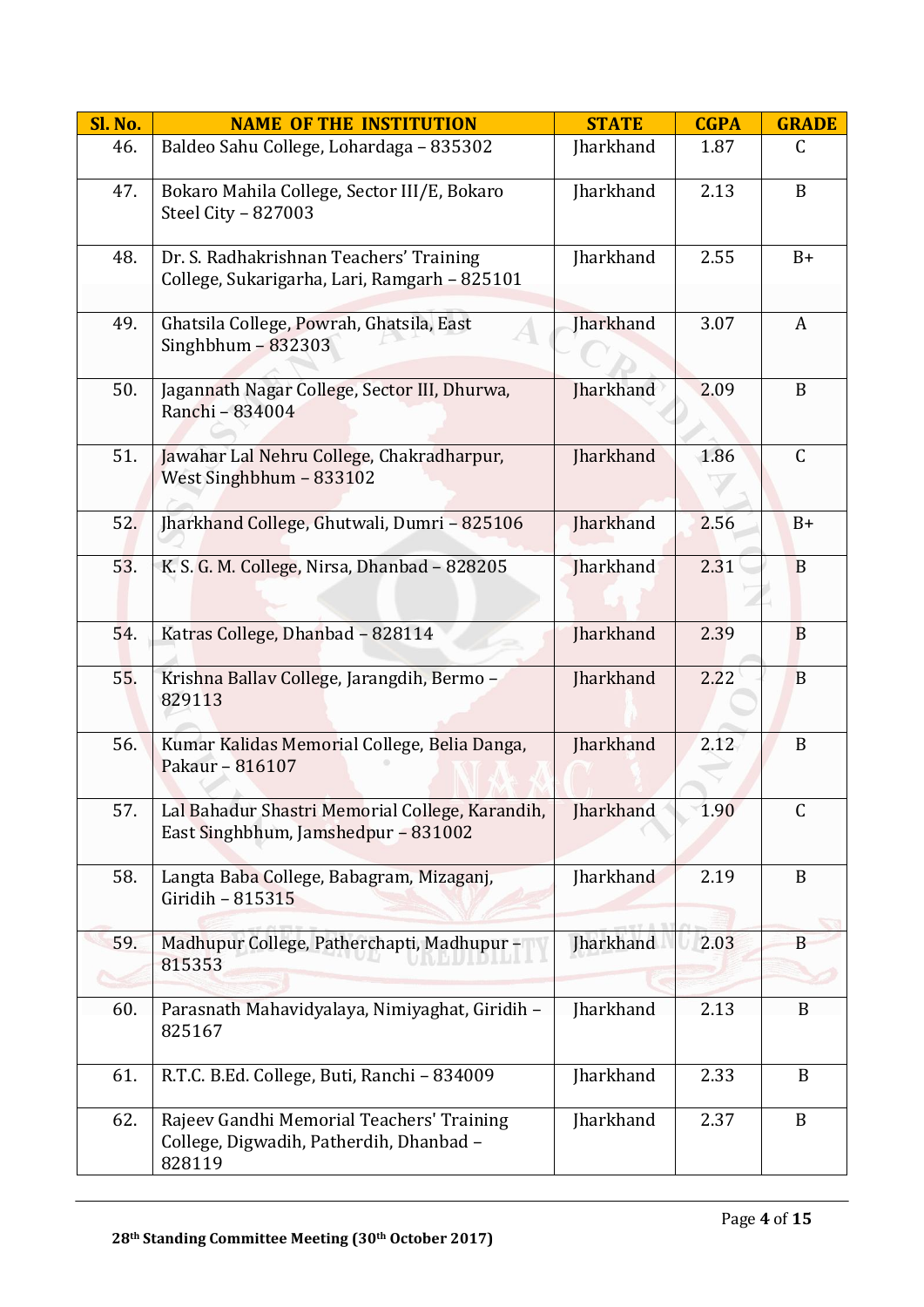| Sl. No. | <b>NAME OF THE INSTITUTION</b>                                                                | <b>STATE</b>     | <b>CGPA</b> | <b>GRADE</b> |
|---------|-----------------------------------------------------------------------------------------------|------------------|-------------|--------------|
| 63.     | Ram Narayan Yadav Memorial College, Barhi,<br>Hazaribag - 825405                              | Jharkhand        | 2.41        | B            |
| 64.     | Santal Pargana Mahila Mahavidyalaya, Dumka -<br>814101                                        | Jharkhand        | 2.28        | B            |
| 65.     | Silli College, Tutki Nawadih, Silli, Ranchi -<br>835102                                       | Jharkhand        | 2.01        | $\mathbf B$  |
| 66.     | Sindri College, Sindri, Dhanbad - 828122                                                      | Jharkhand        | 2.02        | B            |
| 67.     | Singhbhum College, Chandil - 832401                                                           | Jharkhand        | 2.14        | B            |
| 68.     | Swami Sahajanand College, Chas, Bokaro Steel<br>City - 827013                                 | <b>Jharkhand</b> | 2.12        | $\mathbf B$  |
| 69.     | Tata College, Chaibasa - 833202                                                               | Jharkhand        | 2.57        | $B+$         |
| 70.     | Yogoda Satsanga Mahavidyalaya, Jagannathpur,<br>Dhurwa, Ranchi - 834004                       | <b>Jharkhand</b> | 2.89        | $B++$        |
| 71.     | Acharya Institute of Technology, Soldevanahalli,<br>Bengaluru - 560107                        | Karnataka        | 2.90        | $B++$        |
| 72.     | Adichunchanagiri Institute of Technology,<br>Jyothinagar, Chikmagalur - 577102                | Karnataka        | 2.60        | $B+$         |
| 73.     | BNM Institute of Technology, BSK 2nd Stage,<br>Bengaluru - 560070                             | Karnataka        | 3.10        | A            |
| 74.     | Channabasaveshwara Institute of Technology,<br>Gubbi, Tumkur - 572216                         | Karnataka        | 2.53        | $B+$         |
| 75.     | Dr. S. R. Chandrasekhar Institute of Speech and<br>Hearing, Kariyanapalya, Bengaluru - 560084 | Karnataka        | 2.40        | B            |
| 76.     | Global Academy of Technology, Rajarajeshwari<br>Nagar, Bengaluru - 560098                     | Karnataka        | 3.09        | A            |
| 77.     | GM Institute of Technology, Davangere -<br>577006                                             | Karnataka        | 2.82        | $B++$        |
| 78.     | Government First Grade College,<br>Chikkanayakanahalli, Tumkur - 572214                       | Karnataka        | 1.68        | C            |
| 79.     | Government First Grade College, Nagasamudra<br>Road, Narasapur, Betgeri, Gadag - 582102       | Karnataka        | 2.23        | B            |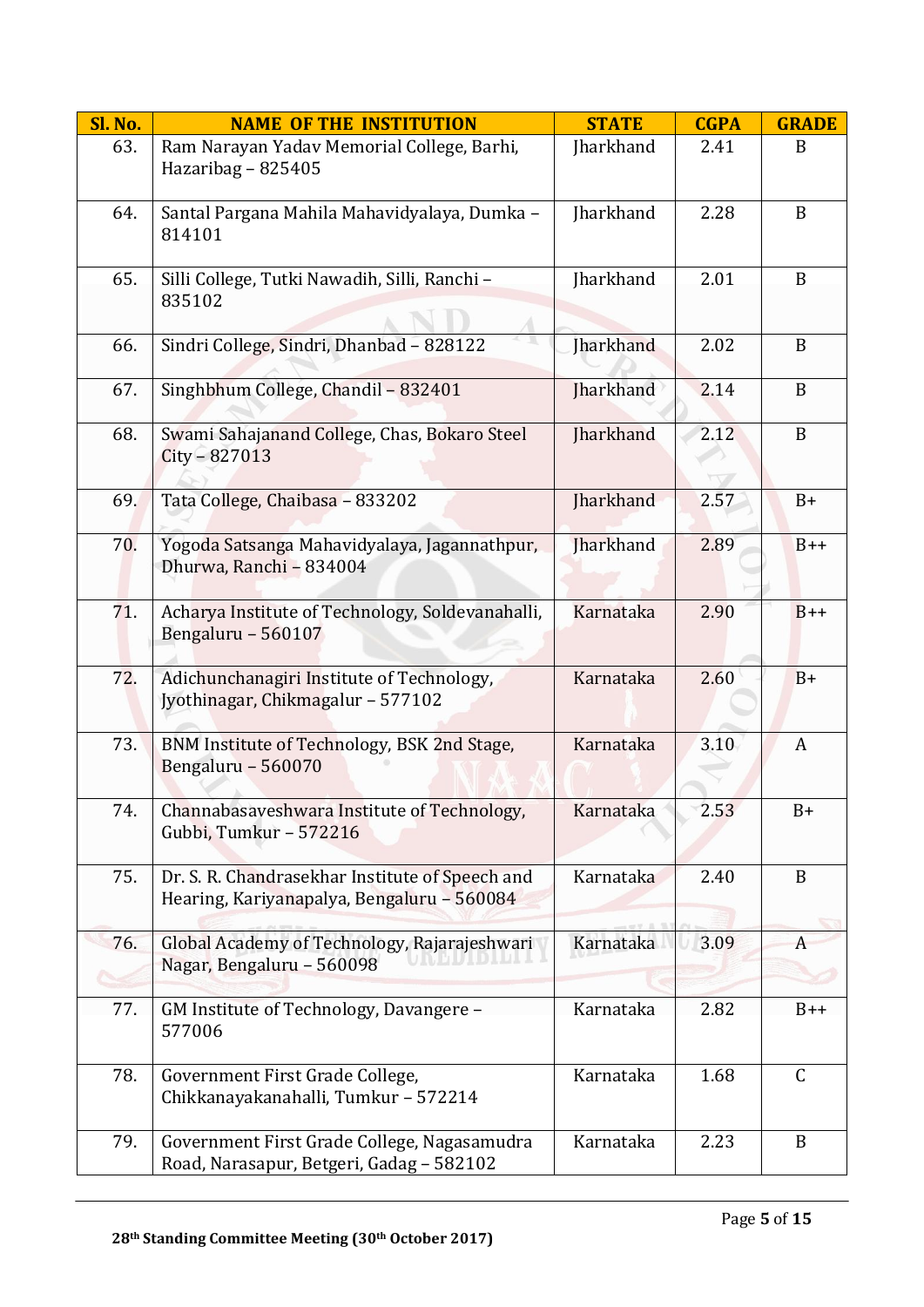| <b>Sl. No.</b> | <b>NAME OF THE INSTITUTION</b>                                                                   | <b>STATE</b>      | <b>CGPA</b> | <b>GRADE</b>  |
|----------------|--------------------------------------------------------------------------------------------------|-------------------|-------------|---------------|
| 80.            | Jawaharlal Nehru National College of<br>Engineering, Navule, Shimoga - 577204                    | Karnataka         | 1.82        | $\mathcal{C}$ |
| 81.            | Rao Bahadur Y Mahabaleswarappa Engineering<br>College, Bellary - 583104                          | Karnataka         | 2.77        | $B++$         |
| 82.            | RNS Institute of Technology, Rajarajeshwari<br>Nagar, Channasandra, Bengaluru - 560098           | Karnataka         | 3.17        | A             |
| 83.            | S. J. B. Institute of Technology, Kengeri,<br>Bengaluru - 560060                                 | Karnataka         | 3.22        | A             |
| 84.            | Sri Jagadguru Chandrashekaranatha Swamiji<br>Institute of Technology, Chikkaballapur -<br>562101 | Karnataka         | 2.80        | $B++$         |
| 85.            | Govinda Pai Memorial Government College,<br>Manjeswar, Kasargod - 671323                         | Kerala            | 2.45        | B             |
| 86.            | JDT Islam College of Nursing, Vellimadukunnu,<br>Kozhikode - 673012                              | Kerala            | 2.59        | $B+$          |
| 87.            | JDT Islam College of Pharmacy,<br>Vellimadukunnu, Kozhikode - 673012                             | Kerala            | 2.61        | $B+$          |
| 88.            | Sree Vivekananda College, Kizhoor,<br>Kunnamkulam, Thrissur - 680523                             | Kerala            | 2.58        | $B+$          |
| 89.            | Government Sanskrit College, Rambagh, Tilak<br>Path, Indore - 452007                             | Madhya<br>Pradesh | 2.04        | B             |
| 90.            | Veer Savarkar Government College,<br>Obedullaganj, Raisen - 464993                               | Madhya<br>Pradesh | 2.05        | B             |
| 91.            | Adarsh Institute of Technology and Research<br>Centre, Khanapur, Vita, Sangli - 415311           | Maharashtra       | 2.28        | B             |
| 92.            | Adv. Ramkrishnaji Rathi Law College, Washim -<br>444505                                          | Maharashtra       | 2.49        | B             |
| 93.            | Arts and Science College, Shivajinagar, Gadhi,<br>Georai, Beed - 431143                          | Maharashtra       | 2.55        | $B+$          |
| 94.            | Arts, Commerce College, Yeoda, Daryapur,<br>Amravati - 444706                                    | Maharashtra       | 2.52        | $B+$          |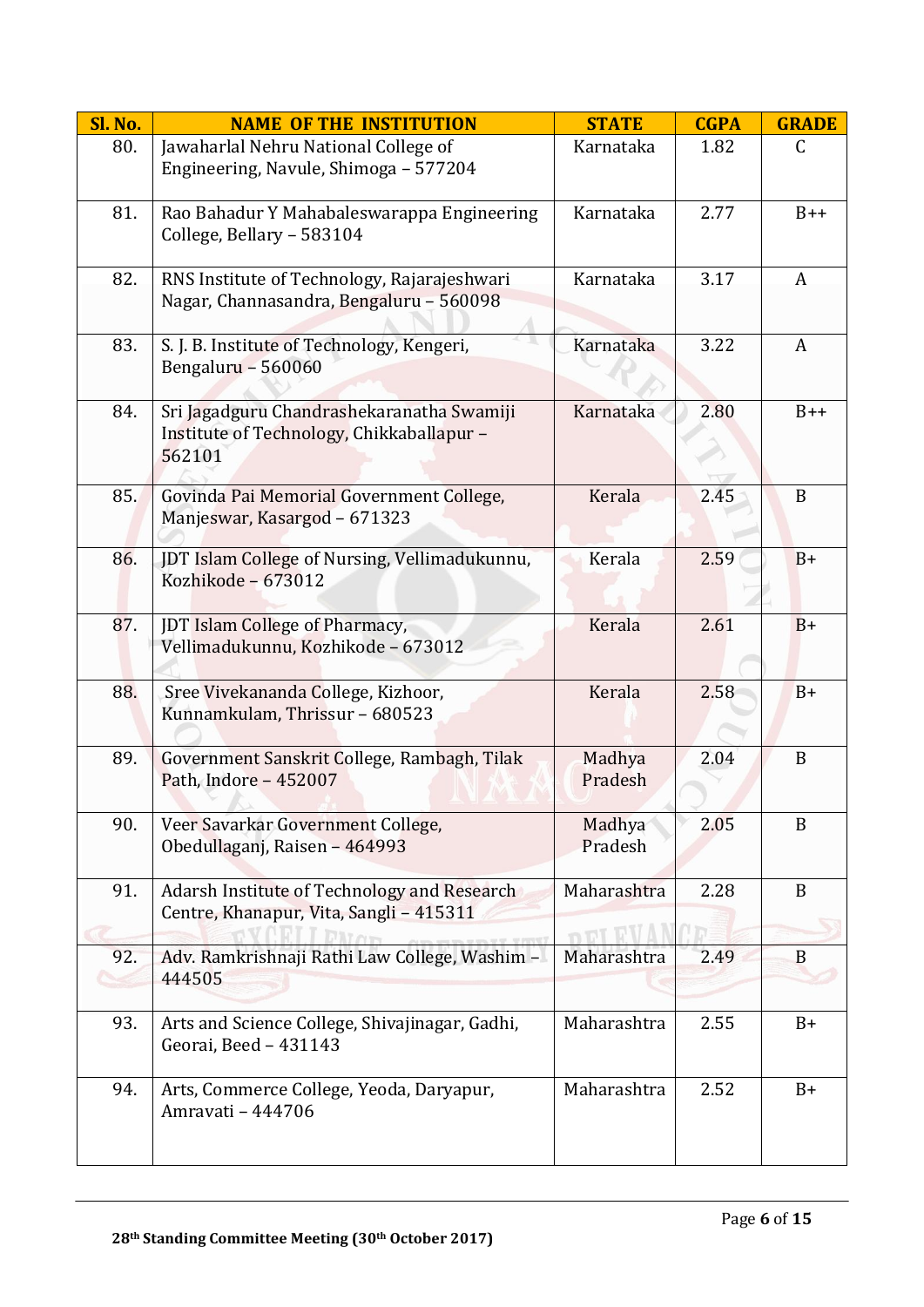| Sl. No. | <b>NAME OF THE INSTITUTION</b>                                                                                                                             | <b>STATE</b> | <b>CGPA</b> | <b>GRADE</b> |
|---------|------------------------------------------------------------------------------------------------------------------------------------------------------------|--------------|-------------|--------------|
| 95.     | ATSS College of Business Studies and Computer<br>Applications, Chinchwad, Pune - 411019                                                                    | Maharashtra  | 2.60        | $B+$         |
| 96.     | Belapur Education Society's Arts and Commerce<br>College, Belapur, Shrirampur, Ahmednagar -<br>413715                                                      | Maharashtra  | 2.24        | B            |
| 97.     | Bharati Vidyapeeth's College of Engineering,<br>Morewadi, Kolhapur - 416013                                                                                | Maharashtra  | 3.04        | A            |
| 98.     | Chandrabhan Sharma College of Arts, Science<br>and Commerce, Powai, Mumbai - 400076                                                                        | Maharashtra  | 2.52        | $B+$         |
| 99.     | Chhatrapati Shivaji Mahavidyalaya, Kalamb,<br>Osmanabad - 413507                                                                                           | Maharashtra  | 1.89        | $\mathsf C$  |
| 100.    | D.Y. Patil College of Engineering and<br>Technology, Kasba Bawda, Kolhapur - 416006                                                                        | Maharashtra  | 3.08        | A            |
| 101.    | Datta Meghe College of Engineering, Sector 3,<br>Airoli, Navi Mumbai - 400708                                                                              | Maharashtra  | 2.55        | $B+$         |
| 102.    | Dattakala Group of Institutions, Swami<br>Chincholi, Daund, Pune - 413130                                                                                  | Maharashtra  | 2.31        | B            |
| 103.    | Deogiri Institute of Engineering and<br>Management Studies, Aurangabad - 431005                                                                            | Maharashtra  | 2.83        | $B++$        |
| 104.    | DES Shri Navalmal Firodia Law College, Pune -<br>411004                                                                                                    | Maharashtra  | 2.51        | $B+$         |
| 105.    | Dnyandeep College (Science and Commerce),<br>Morvande-Boraj, Khed, Ratnagiri - 415709                                                                      | Maharashtra  | 2.04        | B            |
| 106.    | Dr. Ambedkar Institute of Management Studies<br>and Research, Deekshabhoomi, Nagpur -<br>440010<br>$\mathcal{K}\setminus \cup \mathcal{L}$ , $\mathcal{L}$ | Maharashtra  | 3.01        | A            |
| 107.    | Dr. Babasaheb Ambedkar College of Engineering<br>and Research, Wanadongari, Nagpur - 441110                                                                | Maharashtra  | 2.55        | $B+$         |
| 108.    | Dr. Babasaheb Ambedkar Mahavidyalaya, Kavha<br>Naka, Latur - 413512                                                                                        | Maharashtra  | 1.82        | $\mathsf C$  |
| 109.    | Dr. D. Y. Patil Institute of Management and<br>Research, Pimpri, Pune - 411018                                                                             | Maharashtra  | 3.29        | A            |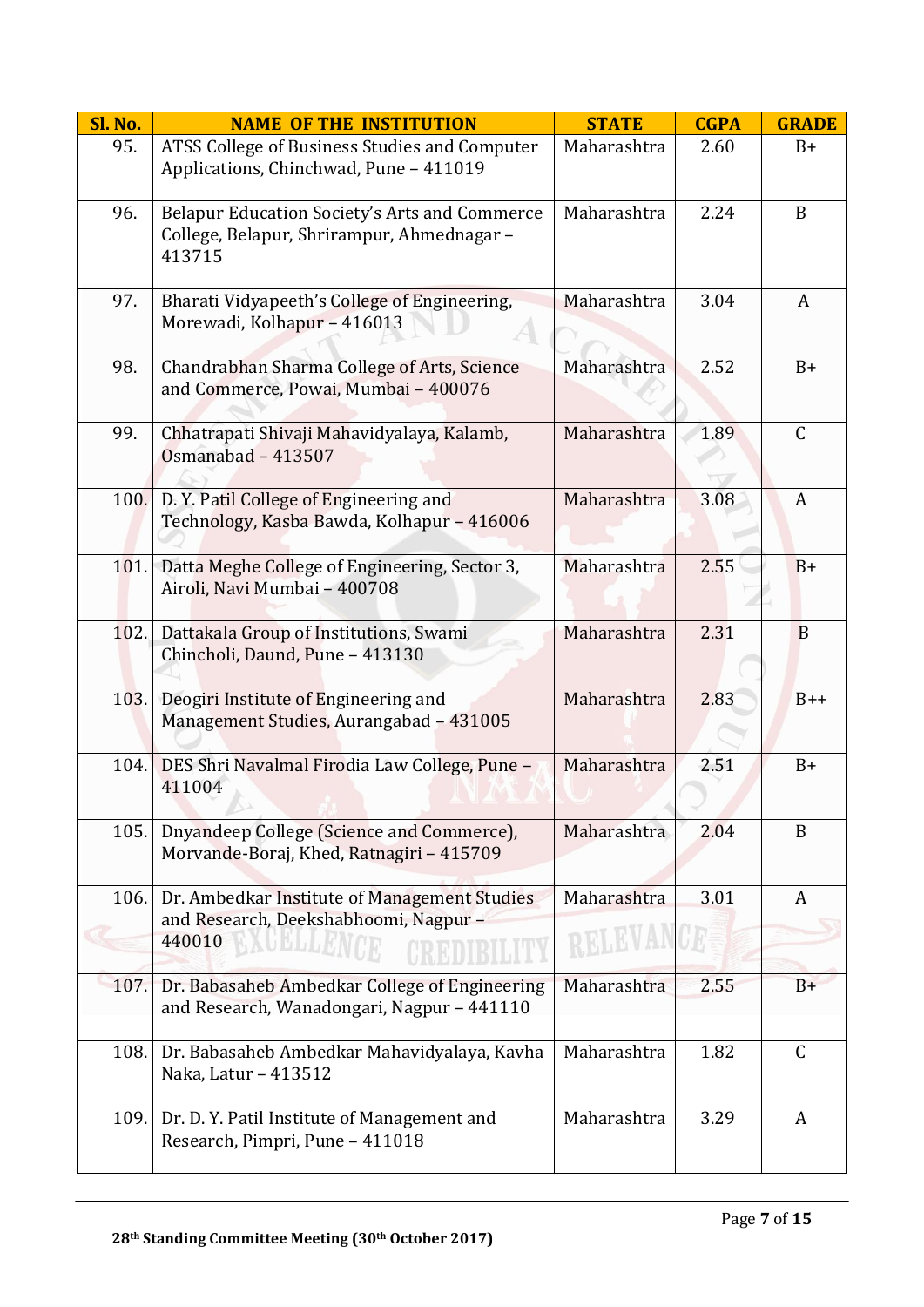| Sl. No. | <b>NAME OF THE INSTITUTION</b>                                                                                                                              | <b>STATE</b> | <b>CGPA</b> | <b>GRADE</b> |
|---------|-------------------------------------------------------------------------------------------------------------------------------------------------------------|--------------|-------------|--------------|
| 110.    | Dr. D. Y. Patil Vidya Pratishtan Society's Dr. D. Y.<br>Patil Institute of Hotel Management and<br>Catering Technology, Tathawade, Mulshi, Pune -<br>411033 | Maharashtra  | 3.05        | A            |
| 111.    | Dr. D. Y. Patil Vidya Pratishthan Society's Dr. D.<br>Y. Patil Arts, Commerce and Science College,<br>Akurdi, Pune - 411044                                 | Maharashtra  | 2.84        | $B++$        |
| 112.    | Dr. Sau. Kamaltai Gawai Institute of Engineering<br>and Technology, Darapur, Daryapur, Amravati -<br>444814                                                 | Maharashtra  | 2.17        | B            |
| 113.    | Fule-Ambedkar College of Social Work,<br>Gadchiroli - 442605                                                                                                | Maharashtra  | 2.39        | B            |
| 114.    | G. S. Mandal's Marathwada Institute of<br>Technology, Aurangabad - 431010                                                                                   | Maharashtra  | 2.68        | $B+$         |
| 115.    | Hanuman Vyayam Prasarak Mandal's College of<br>Engineering and Technology, Hanuman Vyayam<br>Nagar, Amravati - 444605                                       | Maharashtra  | 2.76        | $B++$        |
| 116.    | Indira Institute of Pharmacy, Sadavali,<br>Sangameshwar, Ratnagiri - 415804                                                                                 | Maharashtra  | 2.09        | B            |
| 117.    | J. T. Mahajan College of Engineering, Faizpur,<br>Yawal, Jalgaon - 425524                                                                                   | Maharashtra  | 2.09        | B            |
| 118.    | Jai Bhagwan Sevabhavi Sanstha's Late<br>Shankarrao Gutte Gramin Arts, Commerce and<br>Science College, Dharmapuri, Parli, Beed -<br>431515                  | Maharashtra  | 2.43        | B            |
| 119.    | Jayawantrao Sawant College of Engineering,<br>Hadapsar, Pune - 411028                                                                                       | Maharashtra  | 2.62        | $B+$         |
| 120.    | Jaywaant Shikshan Prasarak Mandal's Imperial<br>College of Engineering and Research, Wagholi,<br>Pune - 412207                                              | Maharashtra  | 3.05        | A            |
| 121.    | JSPM's Rajarshi Shahu College of Engineering,<br>Tathawade, Pune - 411033                                                                                   | Maharashtra  | 3.26        | A            |
| 122.    | K J Somaiya Institute of Engineering and<br>Information Technology, Sion East, Mumbai -<br>400022                                                           | Maharashtra  | 3.21        | A            |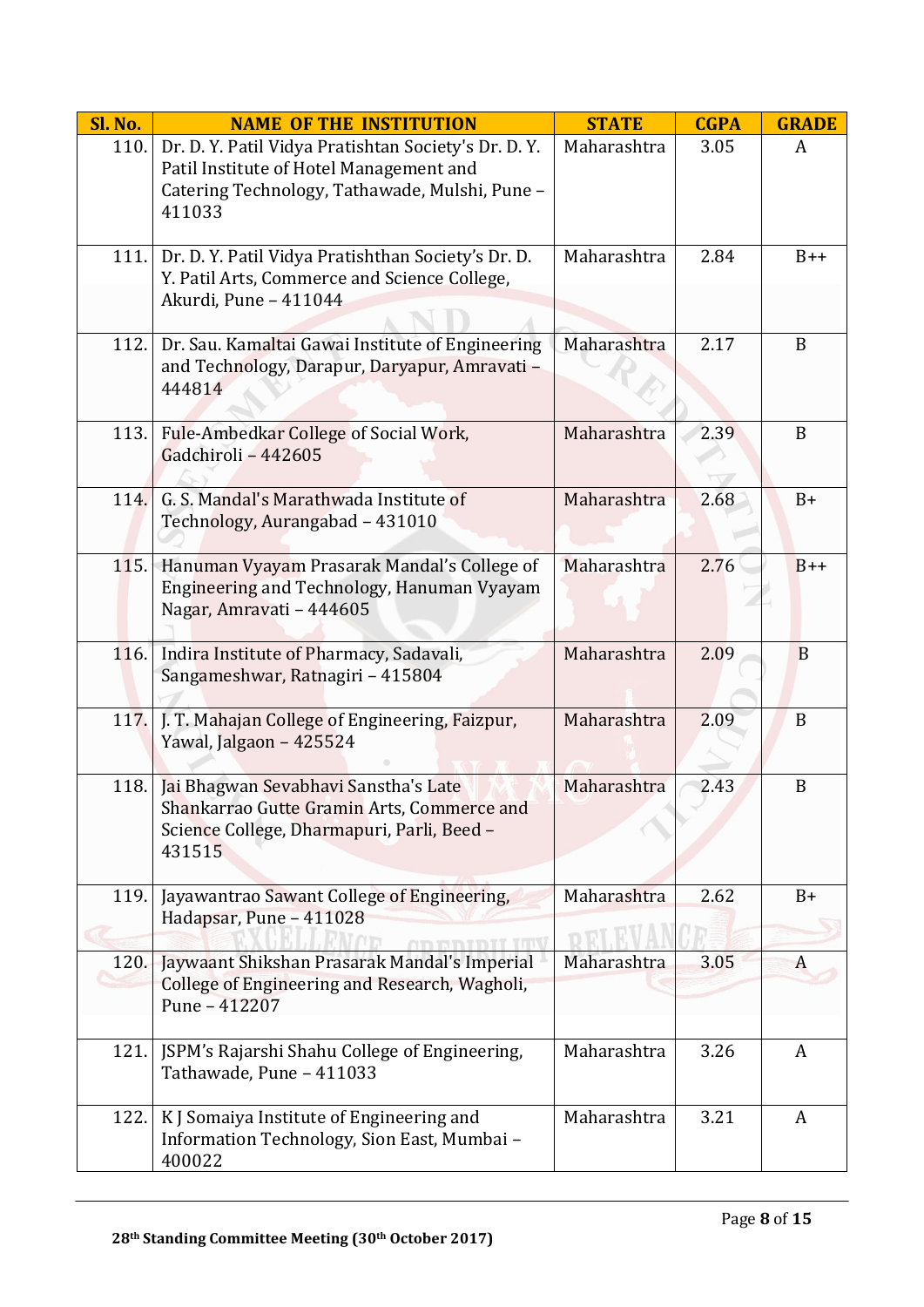| Sl. No. | <b>NAME OF THE INSTITUTION</b>                                                                                                         | <b>STATE</b> | <b>CGPA</b> | <b>GRADE</b> |
|---------|----------------------------------------------------------------------------------------------------------------------------------------|--------------|-------------|--------------|
| 123.    | Kalyani Charitable Trusts Ravindra Gambhirrao<br>Sapkal College of Pharmacy, Nashik - 422213                                           | Maharashtra  | 2.52        | $B+$         |
| 124.    | Kamaladevi College of Arts and Commerce,<br>Vitthalwadi, Kalyan East - 421305                                                          | Maharashtra  | 2.10        | B            |
| 125.    | Karmayogi Tulshiram Pawar Mahavidyalaya,<br>Hadolti, Ahmedpur, Latur - 413515                                                          | Maharashtra  | 2.15        | $\mathbf{B}$ |
| 126.    | KJ's Educational Institutes Trinity College of<br>Engineering and Research, Pune - 411048                                              | Maharashtra  | 2.81        | $B++$        |
| 127.    | KJ's Educational Institutes Trinity Academy of<br>Engineering, Pisoli, Yewalewadi, Haveli, Pune -<br>411048                            | Maharashtra  | 3.02        | A            |
| 128.    | Late Pushpadevi Patil Arts and Science College,<br>Risod, Washim - 444506                                                              | Maharashtra  | 2.39        | B            |
| 129.    | Late Vasantrao Kolhatkar Arts College, Rohana,<br>Arvi, Wardha - 442302                                                                | Maharashtra  | 2.19        | B            |
| 130.    | Lokmanya Tilak College of Engineering, Sector<br>4, Vikas Nagar, Koparkhairane, Navi Mumbai -<br>400709                                | Maharashtra  | 2.95        | $B++$        |
| 131.    | Lokmanya Tilak Mahavidyalaya, Wadwani,<br>Manjlegaon, Beed - 431122                                                                    | Maharashtra  | 2.03        | B            |
| 132.    | Maharashtra Institute of Technology,<br>Aurangabad – 431010                                                                            | Maharashtra  | 3.07        | A            |
| 133.    | Maratha Vidya Prasarak Samaj's Arts and<br>Commerce College, Taharabad, Baglan, Nashik -<br>423302                                     | Maharashtra  | 2.23        | B            |
| 134.    | Marathwada Mitra Mandal's College of<br>Engineering, Karvenagar, Pune - 411052                                                         | Maharashtra  | 3.09        | A            |
| 135.    | MET's Institute of Engineering, Adgaon, Nashik<br>$-422003$                                                                            | Maharashtra  | 2.77        | $B++$        |
| 136.    | NBN Sinhgad Technical Institutes Campus,<br>Ambegaon, Pune - 411041                                                                    | Maharashtra  | 2.83        | $B++$        |
| 137.    | P. R. Pote (Patil) Education and Welfare Trust's<br>Group of Institutions, College of Engineering<br>and Management, Amravati - 444602 | Maharashtra  | 3.04        | A            |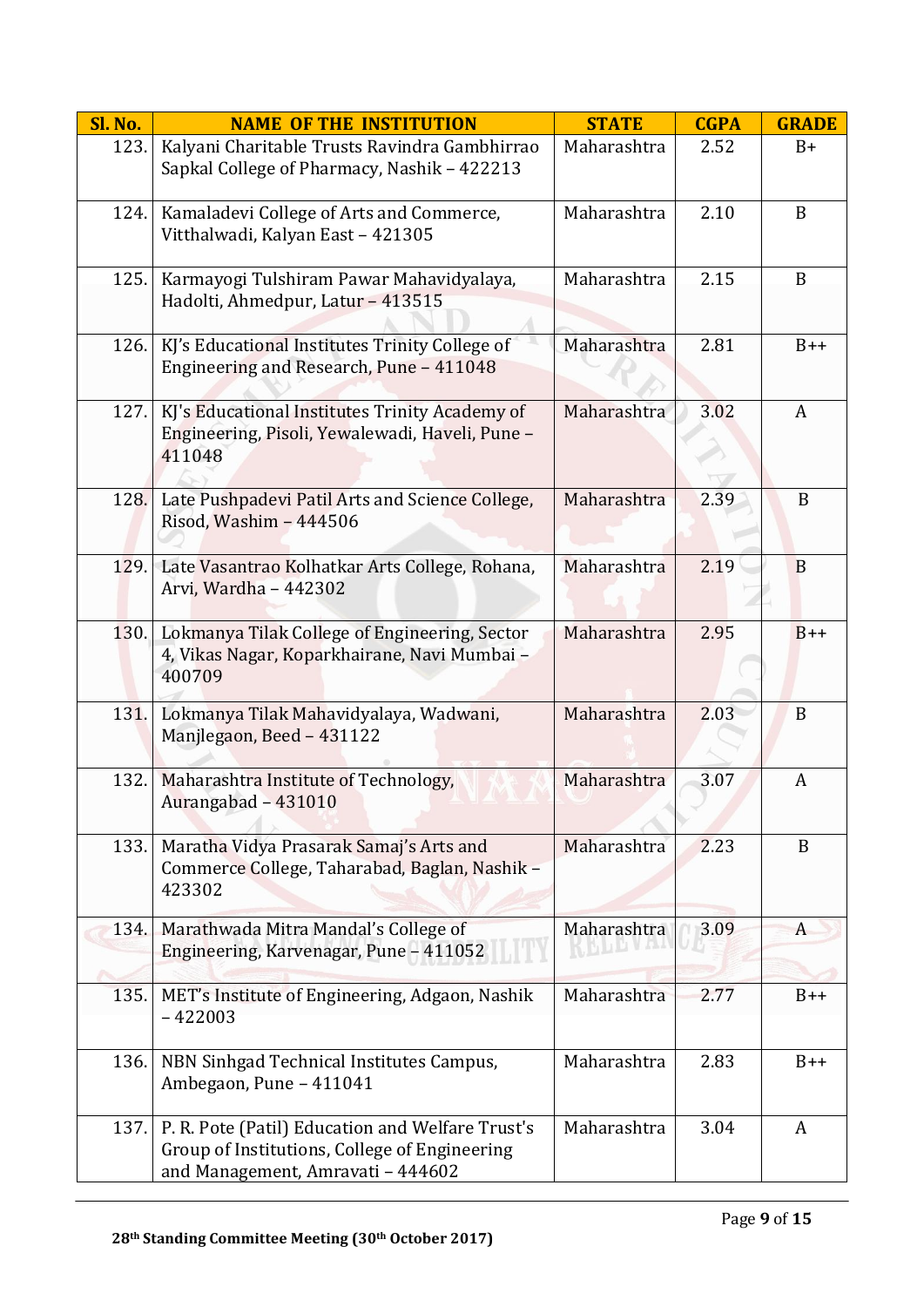| Sl. No. | <b>NAME OF THE INSTITUTION</b>                                                                                              | <b>STATE</b> | <b>CGPA</b> | <b>GRADE</b> |
|---------|-----------------------------------------------------------------------------------------------------------------------------|--------------|-------------|--------------|
| 138.    | Pillai HOC College of Arts, Science and<br>Commerce, Rasayani, Khalapur, Raigad, Panvel -<br>410207                         | Maharashtra  | 2.34        | B            |
| 139.    | PSGVP Mandal's D. N. Patel College of<br>Engineering, Shahada, Nandurbar - 425409                                           | Maharashtra  | 2.20        | B            |
| 140.    | Pune District Education Association's College of<br>Engineering, Manjari (Bk), Pune - 412307                                | Maharashtra  | 2.54        | $B+$         |
| 141.    | R. C. Patel Institute of Technology, Shirpur-<br>Warwade, Dhule - 425405                                                    | Maharashtra  | 3.18        | A            |
| 142.    | Rajarshee Shahu Science College, Amravati -<br>444904                                                                       | Maharashtra  | 2.51        | $B+$         |
| 143.    | Rashtrapita Mahatma Gandhi Arts and Science<br>College, Nagbhid, Chandrapur - 441205                                        | Maharashtra  | 2.03        | B            |
| 144.    | S. N. D. T. College of Arts and S. C. B. College of<br>Commerce and Science for Women, New Marine<br>Lines, Mumbai - 400020 | Maharashtra  | 2.68        | $B+$         |
| 145.    | S.N.J.B.'s Late Sau. Kantabai Bhavarlalji Jain<br>College of Engineering, Neminagar, Chandwad,<br>Nashik - 423101           | Maharashtra  | 3.05        | $\bf{A}$     |
| 146.    | Sahyadri Valley College of Engineering, Junnar,<br>Pune - 412411                                                            | Maharashtra  | 2.64        | $B+$         |
| 147.    | Sarvodaya Mahavidyalaya, Sindewahi,<br>Chandrapur - 441222                                                                  | Maharashtra  | 2.12        | $\, {\bf B}$ |
| 148.    | Shanti Education Society's A. G. Patil Institute of<br>Technology, Solapur - 413008                                         | Maharashtra  | 2.56        | $B+$         |
| 149.    | Sharadrao Pawar Arts and Commerce College,<br>Gadchandur - 442908                                                           | Maharashtra  | 2.48        | B            |
| 150.    | Shivnagar Vidya Prasarak Mandal's College of<br>Engineering, Malegaon, Baramati, Pune -<br>413115                           | Maharashtra  | 2.23        | B            |
| 151.    | Shree Chanakya Education Society's Indira<br>College of Pharmacy, Tathawade, Pune -<br>411033                               | Maharashtra  | 2.78        | $B++$        |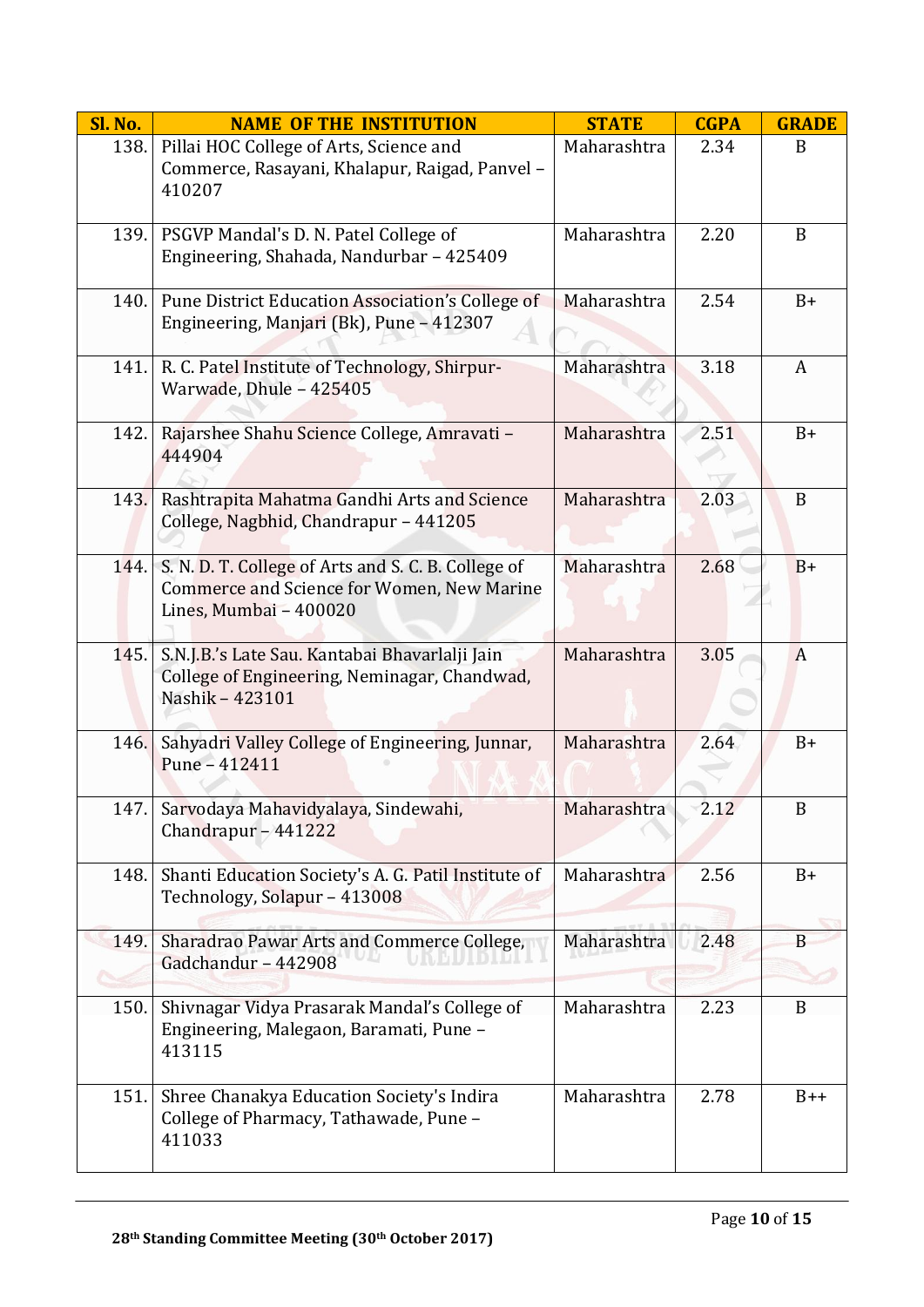| Sl. No. | <b>NAME OF THE INSTITUTION</b>                                                                                                                                               | <b>STATE</b> | <b>CGPA</b> | <b>GRADE</b>     |
|---------|------------------------------------------------------------------------------------------------------------------------------------------------------------------------------|--------------|-------------|------------------|
| 152.    | Shree Ramchandra College of Engineering,<br>Wagholi, Pune - 412216                                                                                                           | Maharashtra  | 2.48        | B                |
| 153.    | Shri Ambabai Talim Sanstha's Sanjay Bhokare<br>Group of Institutes, Tilak Nagar, Miraj - 416414                                                                              | Maharashtra  | 3.02        | A                |
| 154.    | Shri Dnyaneshwar Maskuji Burungale Science<br>College, Shegaon - 444203                                                                                                      | Maharashtra  | 2.65        | $B+$             |
| 155.    | Shri Gopinath Mahadeo Vedak Pratishthan's G.<br>M. Vedak College of Science, Nandadeep, Tala,<br>Raigad - 402111                                                             | Maharashtra  | 2.52        | $B+$             |
| 156.    | Shri Sant Gadge Maharaj Mahavidyalaya, Loha,<br>Nanded - 431708                                                                                                              | Maharashtra  | 2.05        | B                |
| 157.    | Shri Tulshiramji Jadhao Arts and Science<br>College, Lakhala, Washim - 444505                                                                                                | Maharashtra  | 2.47        | B                |
| 158.    | Shurparaka Educational and Medical Trust's M.<br>B. Harris College of Arts and A. E. Kalsekar<br>College of Commerce and Management,<br>Nallasopara, Vasai, Palghar - 401203 | Maharashtra  | 2.60        | $B+$             |
| 159.    | SKN Sinhgad College of Engineering, Korti,<br>Pandharpur, Solapur - 413304                                                                                                   | Maharashtra  | 3.02        | $\boldsymbol{A}$ |
| 160.    | SKN Sinhgad Institute of Technology and<br>Science, Lonavala, Maval, Pune - 410401                                                                                           | Maharashtra  | 3.10        | A                |
| 161.    | St. John College of Engineering and<br>Management, Vevoor, Palghar - 401404                                                                                                  | Maharashtra  | 3.07        | A                |
| 162.    | St. John Institute of Pharmacy and Research,<br>Palghar - 401404                                                                                                             | Maharashtra  | 2.40        | B                |
| 163.    | Swargiya Dadasaheb Kalmegh Smruti Dental<br>College and Hospital, Hingna, Nagpur - 441110                                                                                    | Maharashtra  | 2.69        | $B+$             |
| 164.    | V. P. S. P. M. S. Arts, Commerce and Science<br>College, Kannad, Aurangabad - 431103                                                                                         | Maharashtra  | 2.53        | $B+$             |
| 165.    | Vidarbha Institute of Technology, Bhiwapur,<br>Nagpur - 441209                                                                                                               | Maharashtra  | 2.10        | B                |
| 166.    | Zagdu Singh Charitable Trust's Thakur College<br>of Engineering and Technology, Kandivali (E),<br>Mumbai - 400101                                                            | Maharashtra  | 3.17        | A                |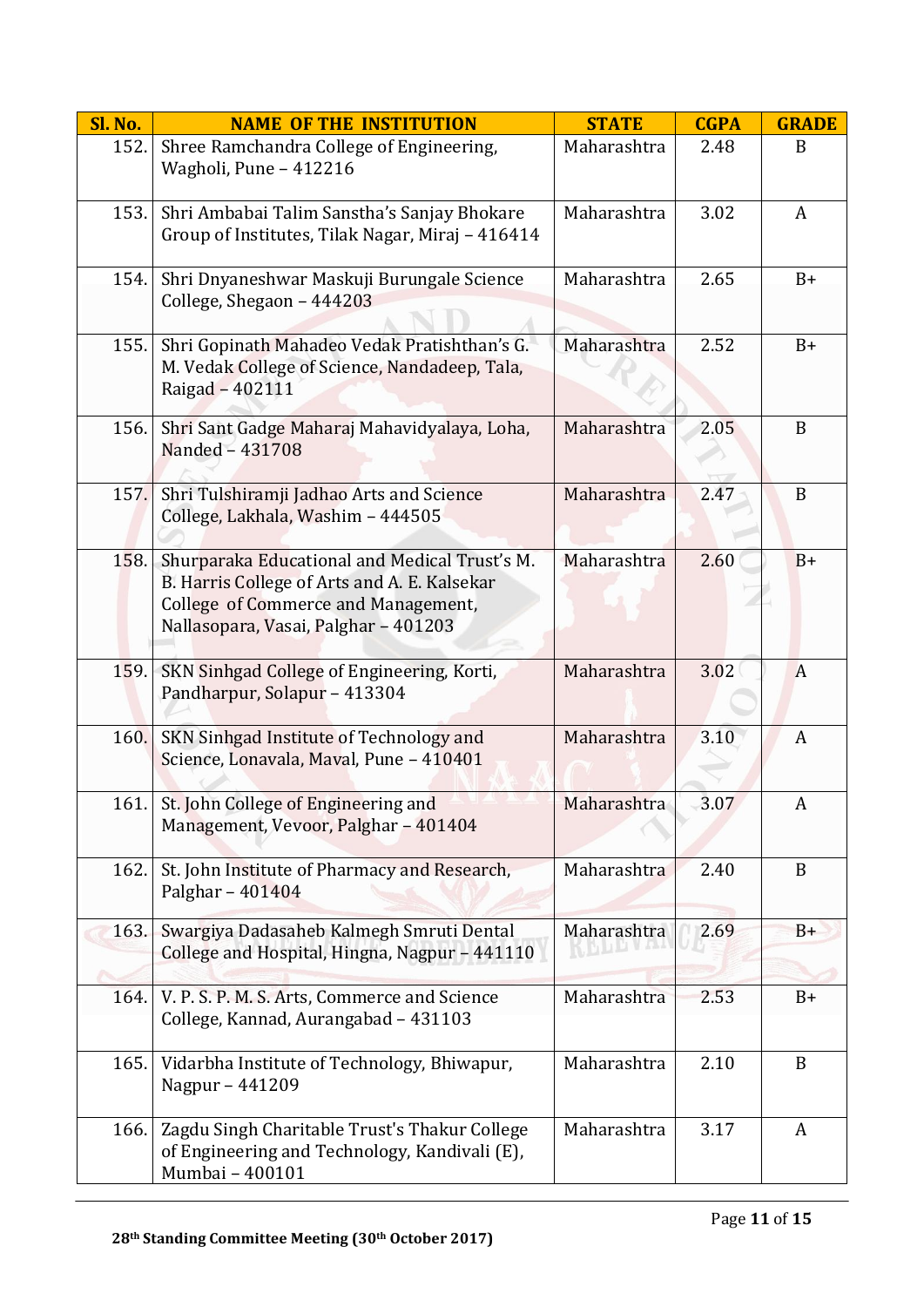| Sl. No. | <b>NAME OF THE INSTITUTION</b>                                                                                | <b>STATE</b>  | <b>CGPA</b> | <b>GRADE</b>  |
|---------|---------------------------------------------------------------------------------------------------------------|---------------|-------------|---------------|
| 167.    | C-Edge College, Naga United Village, Dimapur -<br>797112                                                      | Nagaland      | 2.16        | B             |
| 168.    | Central University of Orissa, Landiguda, Koraput<br>$-764021$                                                 | Odisha        | 2.59        | $B+$          |
| 169.    | College of Basic Science and Humanities,<br>Bhubaneswar - 751003                                              | Odisha        | 2.76        | $B++$         |
| 170.    | Dunguripali College, Dunguripali, Sonepur -<br>767023                                                         | <b>Odisha</b> | 1.82        | $\mathcal{C}$ |
| 171.    | Ghanteswar Degree College, Ghanteswar,<br>Bansada, Bhadrak - 756129                                           | Odisha        | 2.18        | B             |
| 172.    | Kaptipada College, Kaptipada, Mayurbhanj -<br>757040                                                          | Odisha        | 2.02        | B             |
| 173.    | Mahatma Gandhi Degree College, Bhukta,<br>Bargarh - 768045                                                    | <b>Odisha</b> | 2.07        | B             |
| 174.    | Pathani Samanta College, Baigunia, Khandapara,<br>Fategarh, Nayagarh, Khordha - 752077                        | <b>Odisha</b> | 2.01        | B             |
| 175.    | Radhakrishna Institute of Technology and<br>Engineering, Barunei, Bhubaneswar - 752057                        | <b>Odisha</b> | 2.53        | $B+$          |
| 176.    | Mother Theresa Post Graduate and Research<br>Institute of Health Sciences, Indira Nagar,<br>Gorimedu - 605006 | Puducherry    | 3.05        | A             |
| 177.    | Arjan Dass College, Dharamkot, Moga - 142042                                                                  | Punjab        | 2.40        | B             |
| 178.    | DAV Institute of Engineering and Technology,<br>Kabir Nagar, Jalandhar - 144008                               | Punjab        | 3.07        | A             |
| 179.    | Guru Nanak College, Budhlada, Mansa - 151502                                                                  | Punjab        | 3.10        | A             |
| 180.    | Guru Nanak Khalsa College, Daroli Kalan,<br>Jalandhar - $144104$                                              | Punjab        | 2.13        | B             |
| 181.    | Hindu Kanya Mahavidyalaya, Dhariwal,<br>Gurdaspur - 143519                                                    | Punjab        | 2.53        | $B+$          |
| 182.    | Mata Ganga Khalsa College for Girls, Gurudwara<br>Manji Sahib, Kottan, Ludhiana - 141412                      | Punjab        | 2.64        | $B+$          |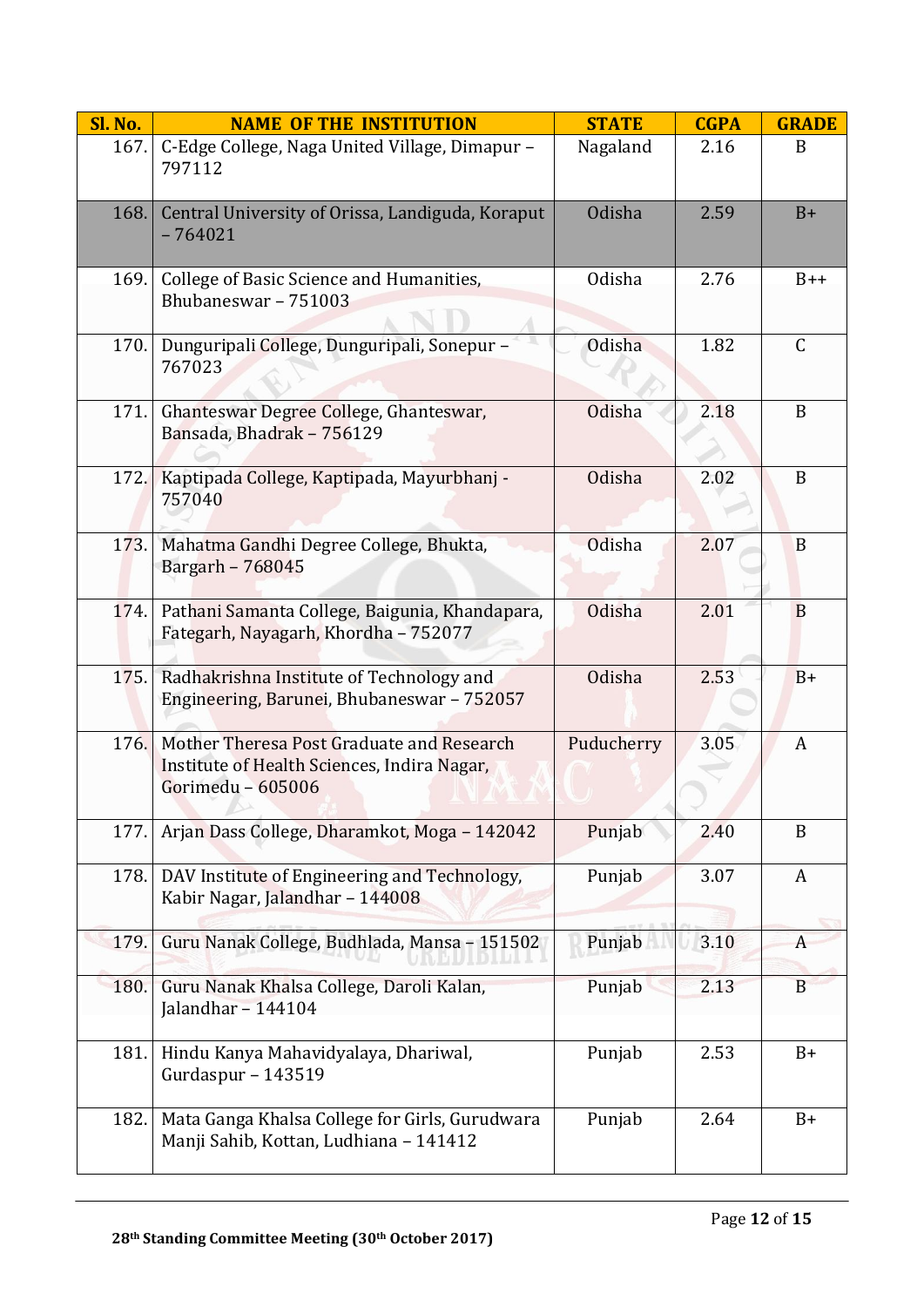| Sl. No. | <b>NAME OF THE INSTITUTION</b>                                                                                  | <b>STATE</b>      | <b>CGPA</b> | <b>GRADE</b> |
|---------|-----------------------------------------------------------------------------------------------------------------|-------------------|-------------|--------------|
| 183.    | MMD DAV College, Giddarbaha - 152101                                                                            | Punjab            | 1.77        | $\mathsf{C}$ |
| 184.    | Arya Mahila Shikshak Prashikshan<br>Mahavidyalaya, Malviya Nagar, Alwar - 301002                                | Rajasthan         | 3.11        | A            |
| 185.    | Deepshikha Teachers Training College, Sitapura,<br>Jaipur - 302022                                              | Rajasthan         | 2.02        | B            |
| 186.    | Smt. G. D. S. Government Shastri Sanskrit<br>College, Kaladera, Chomu, Jaipur - 303801                          | Rajasthan         | 2.07        | $\mathbf B$  |
| 187.    | Ujas College of Education, Sanganer, Jaipur -<br>303905                                                         | Rajasthan         | 2.62        | $B+$         |
| 188.    | Annai Theresa College of Education for Women,<br>Pavithram, Thiruvannamalai - 606806                            | <b>Tamil Nadu</b> | 2.53        | $B+$         |
| 189.    | Chennai Medical College Hospital and Research<br>Centre, Irungalur, Mannachanallur,<br>Tiruchirappalli - 621105 | <b>Tamil Nadu</b> | 2.86        | $B++$        |
| 190.    | K. C. S. Kasi Nadar College of Arts and Science, R.<br>K. Nagar, Chennai - 600021                               | <b>Tamil Nadu</b> | 2.63        | $B+$         |
| 191.    | K. M. G. College of Arts and Science, Gudiyattam,<br>Katpadi, Vellore - 635803                                  | <b>Tamil Nadu</b> | 2.63        | $B+$         |
| 192.    | Nanjil Catholic College of Arts and Science,<br>Nedumcode, Kaliyakkavilai, Kanyakumari,<br>Nagercoil - 629153   | <b>Tamil Nadu</b> | 2.30        | B            |
| 193.    | R. M. D. Engineering College, Kavaraipettai,<br>Gummidipoondi, Thiruvallur, Chennai - 601206                    | <b>Tamil Nadu</b> | 2.82        | $B++$        |
| 194.    | R. M. K. College of Engineering and Technology,<br>Puduvoyal, Gummidipoondi, Tiruvallur, Chennai<br>$-601206$   | <b>Tamil Nadu</b> | 3.14        | A            |
| 195.    | MNR Medical College and Hospital, Fasalwadi,<br>Sangareddy - 502294                                             | Telangana         | 3.14        | A            |
| 196.    | St. Peter's Engineering College,<br>Gundlapochampally, Medchal, Hyderabad -<br>500100                           | Telangana         | 3.03        | A            |
| 197.    | Sweekaar Academy of Rehabilitation Sciences,<br>Secunderabad, Hyderabad - 500003                                | Telangana         | 1.52        | C            |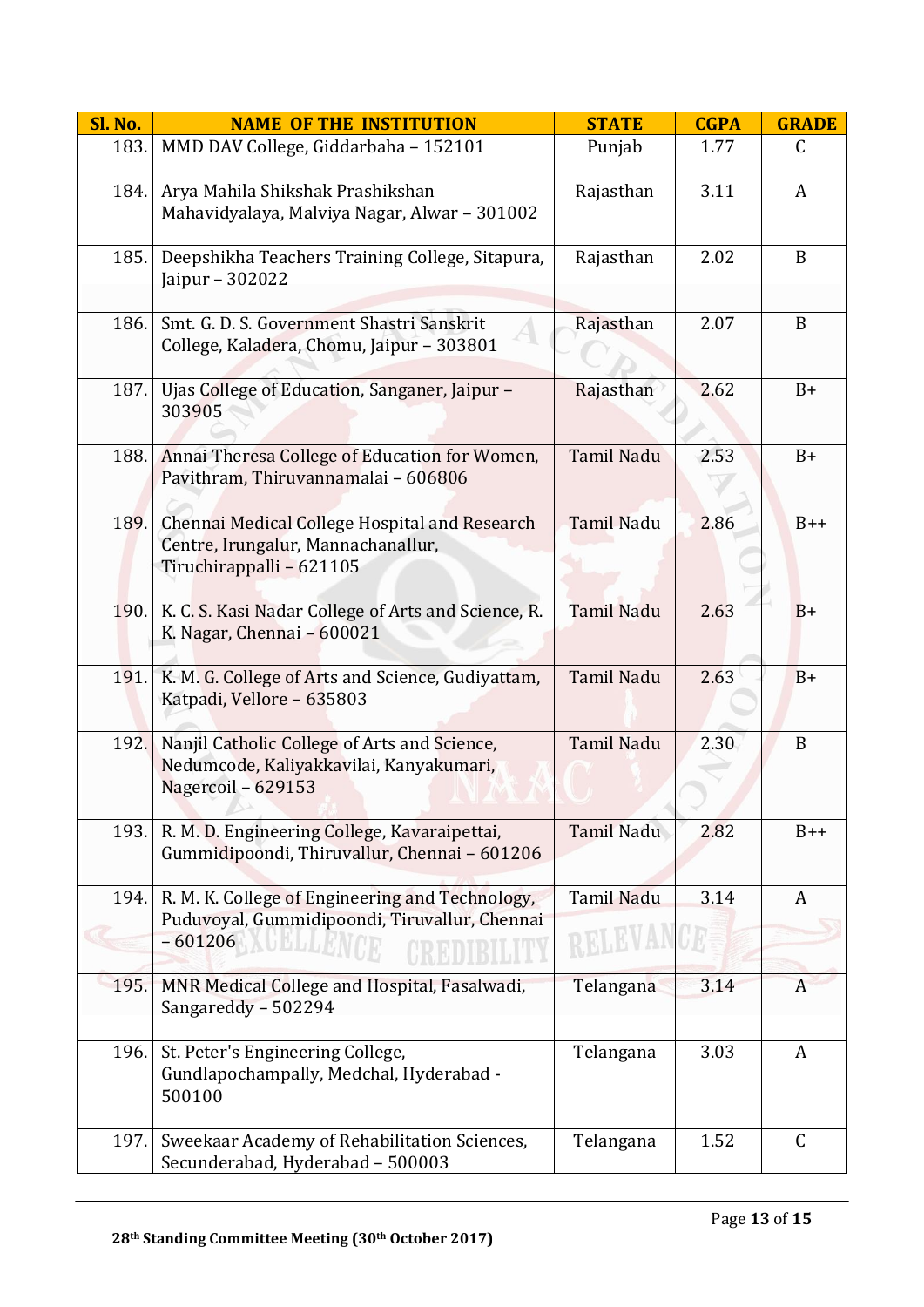| <b>Sl. No.</b> | <b>NAME OF THE INSTITUTION</b>                                                                       | <b>STATE</b>            | <b>CGPA</b> | <b>GRADE</b> |
|----------------|------------------------------------------------------------------------------------------------------|-------------------------|-------------|--------------|
| 198.           | Bora Institute of Management Sciences,<br>Lucknow - 226201                                           | Uttar<br>Pradesh        | 2.07        | B            |
| 199.           | IILM Graduate School of Management, Greater<br>Noida - 201306                                        | Uttar<br>Pradesh        | 3.02        | A            |
| 200.           | Karamat Husain Muslim Girls' P. G. College,<br>Nishatganj, Lucknow - 226007                          | Uttar<br>Pradesh        | 2.51        | $B+$         |
| 201.           | Navyug Kanya Mahavidyalaya, Deen Dayal Marg,<br>Rajendra Nagar, Lucknow - 226004                     | Uttar<br>Pradesh        | 2.79        | $B++$        |
| 202.           | School of Management Sciences, Kasimpur,<br>Lucknow - 226501                                         | Uttar<br>Pradesh        | 2.80        | $B++$        |
| 203.           | Shrinath Sanskrit Mahavidyalaya, Hata,<br>Kushinagar - 274203                                        | <b>Uttar</b><br>Pradesh | 1.75        | $\mathsf{C}$ |
| 204.           | Swami Karpatri Ji Maharaj Government Degree<br>College, Pure Gosai, Ranisanj, Pratapgarh -<br>230304 | Uttar<br>Pradesh        | 2.16        | $\mathbf B$  |
| 205.           | Government Post Graduate College, Narayan<br>Nagar, Didihat, Pithoragarh - 262550                    | Uttarakhand             | 2.61        | $B+$         |
| 206.           | Bengal School of Technology, Sugandha,<br>Chinsurah, Hooghly - 712102                                | <b>West Bengal</b>      | 2.29        | B            |
| 207.           | Durgapur Women's College, Durgapur, Burdwan<br>$-713209$                                             | <b>West Bengal</b>      | 2.77        | $B++$        |
| 208.           | Falakata College, Alipurduar, Falakata - 735211                                                      | <b>West Bengal</b>      | 2.62        | $B+$         |
| 209.           | Haldia Institute of Management, Hatiberia,<br>Haldia, Purba, Medinipur - 721657                      | <b>West Bengal</b>      | 2.02        | B            |
| 210.           | MCKV Institute of Engineering, Liluah, Howrah -<br>711204                                            | <b>West Bengal</b>      | 3.02        | A            |
| 211.           | OmDayal Group of Institutions, Uluberia,<br>Howrah - 711316                                          | West Bengal             | 2.06        | B            |